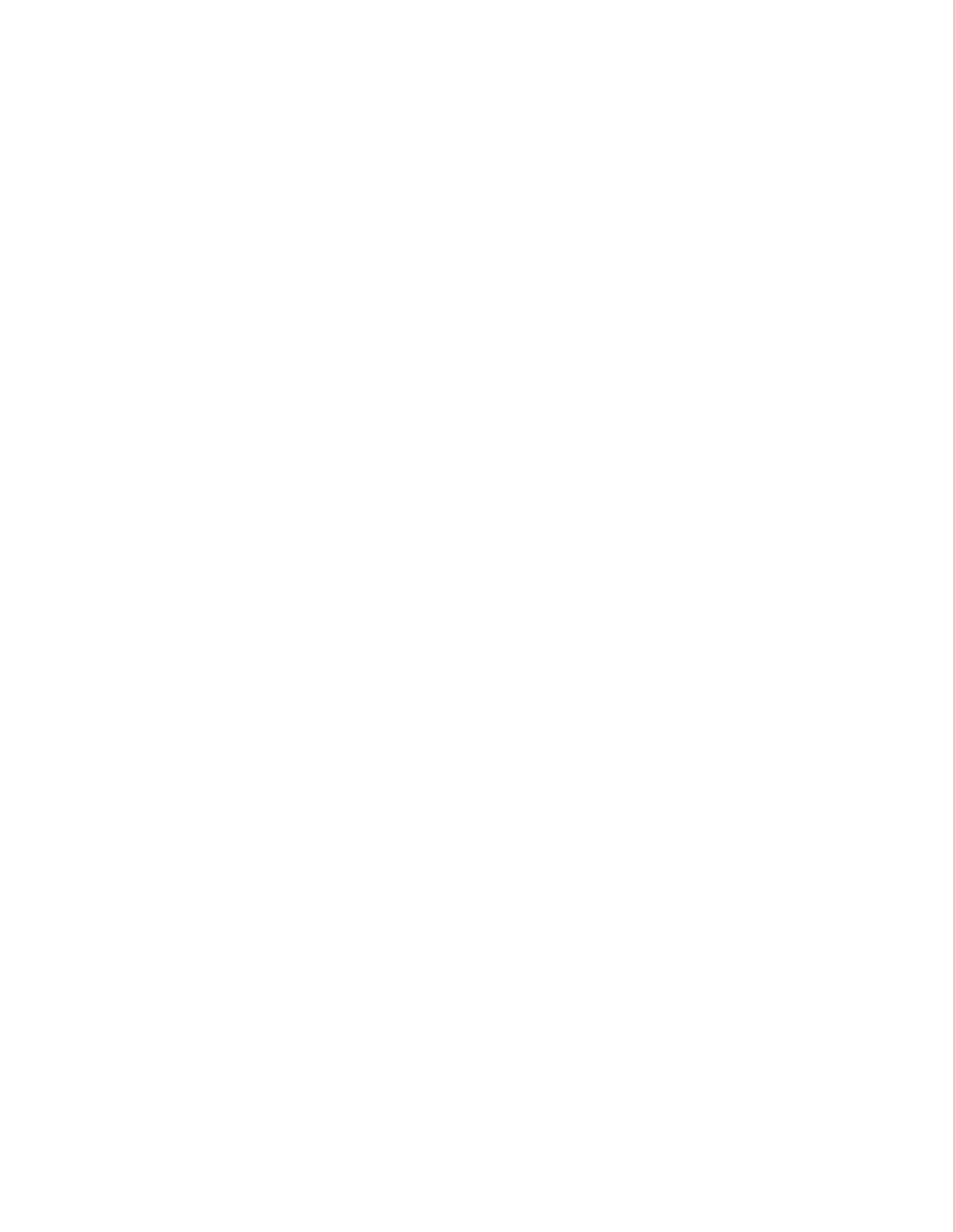## *PSALM 42*

 $\Phi$  $\bm{\Phi}$  $\bm{\bm{\phi}}$ <u>.</u>  $\spadesuit$  $\spadesuit$  $\bm{\bm{\phi}}$  $\overline{9}$  $\overline{\mathbf{P}}$ <u>្</u>  $\bm{\bm{\phi}}$  $\bm{\bm{\phi}}$  $\bm{\bm{\phi}}$  $\spadesuit$ B  $\overline{\cdot}$  $\overline{9}$ 4 4 4 4 4 4 4 4 4 4 4 4 4 4 4 4 4 4 4 4 4 4 4 4 8 12 8 12 8 12 4 4 4 4 Flute Oboe Bb Clarinet Bassoon F Horn 1 F Horn 2 C Trumpet Trombone Tuba Timpani Vibraphone Voice Violin I Violin II Viola Cello Double Bass ∑ ∑ ∑ ∑ ∑ ∑ ∑ ∑ ∑ ∑ œœ œœ b b  $\overline{b}$  $\frac{1}{2}$ ∑ ∑ bœbœœœœœœœœœœœ bœbœœœœœœœœœœœ ∑ ∑  $m$  $p$  $mp$ Flowingly  $\sqrt{ } = 84$  $mp$ ∑ ∑  $\overline{\phantom{a}}$ ∑ ∑ ∑ ∑ ∑ ∑ ∑ ∑ ∑ ∑ bœbœœœœœœœœœœœ bœbœœœœœœœœœœœ  $\overline{\mathbf{p}_{\boldsymbol{\Theta}}}$  $\overline{a}$  $\mathbf{m}$  $mp$  pizz.  $\mathbf{m}$ ∑ ∑  $\overrightarrow{b}$   $\overrightarrow{a}$ ∑ ∑ ∑ ∑ ∑ ∑ ∑ ∑ ∑ ∑ bœbœœœœœœœœœœœ bœbœœœœœœœœœœœ  $\overline{\mathbf{e}}$  $\epsilon$ ∑ ∑  $\overline{a}$ ∑ ∑ ∑ ∑ ∑ ∑ ∑ œœ œœ b b  $\overline{b}$  $\leftarrow$  $\overrightarrow{c}$ As a ∑ be<sub>b</sub>eee ee ee e bœbœœœœœœœœœœœ  $\frac{1}{b}$  $\leftrightarrow$  $mp$ ∑ ∑ ∑ ∑ ∑ ∑ ∑ ∑ ∑ ∑ ∑ <u>bø</u> bø ø ø deer longs for the ∑ be<sub>b</sub>ee e e e e e e b<mark>ebee e e e e e e</mark> e  $\frac{1}{\partial s}$ ∑ 5 *To the Choirmaster:* A Maskil of the Sons of Korah **Gordon Ring** text from Psalm 42; 1-5, 8-11 Revised Standard Version

Copyright © 2019, Gordon Ring Music All rights reserved.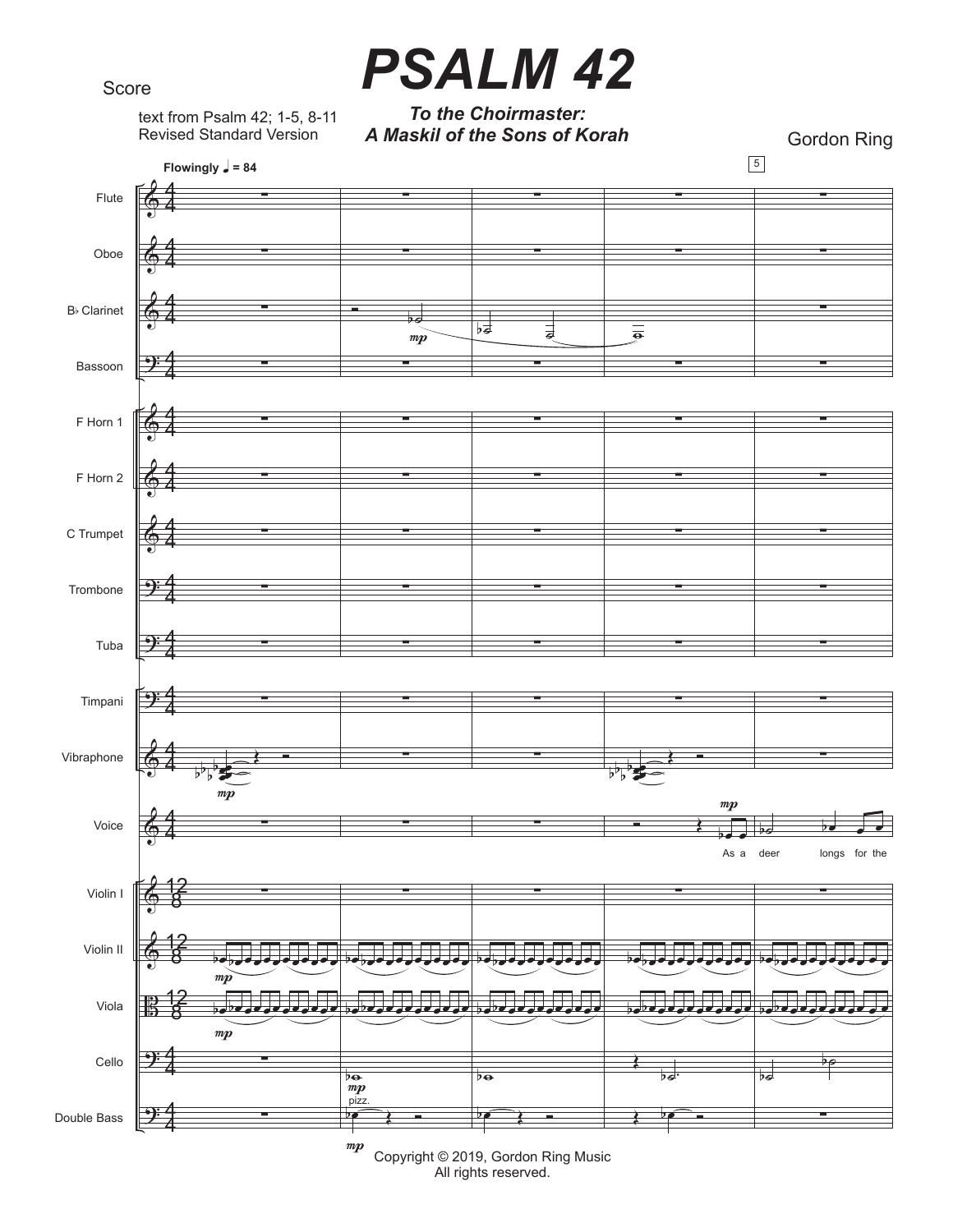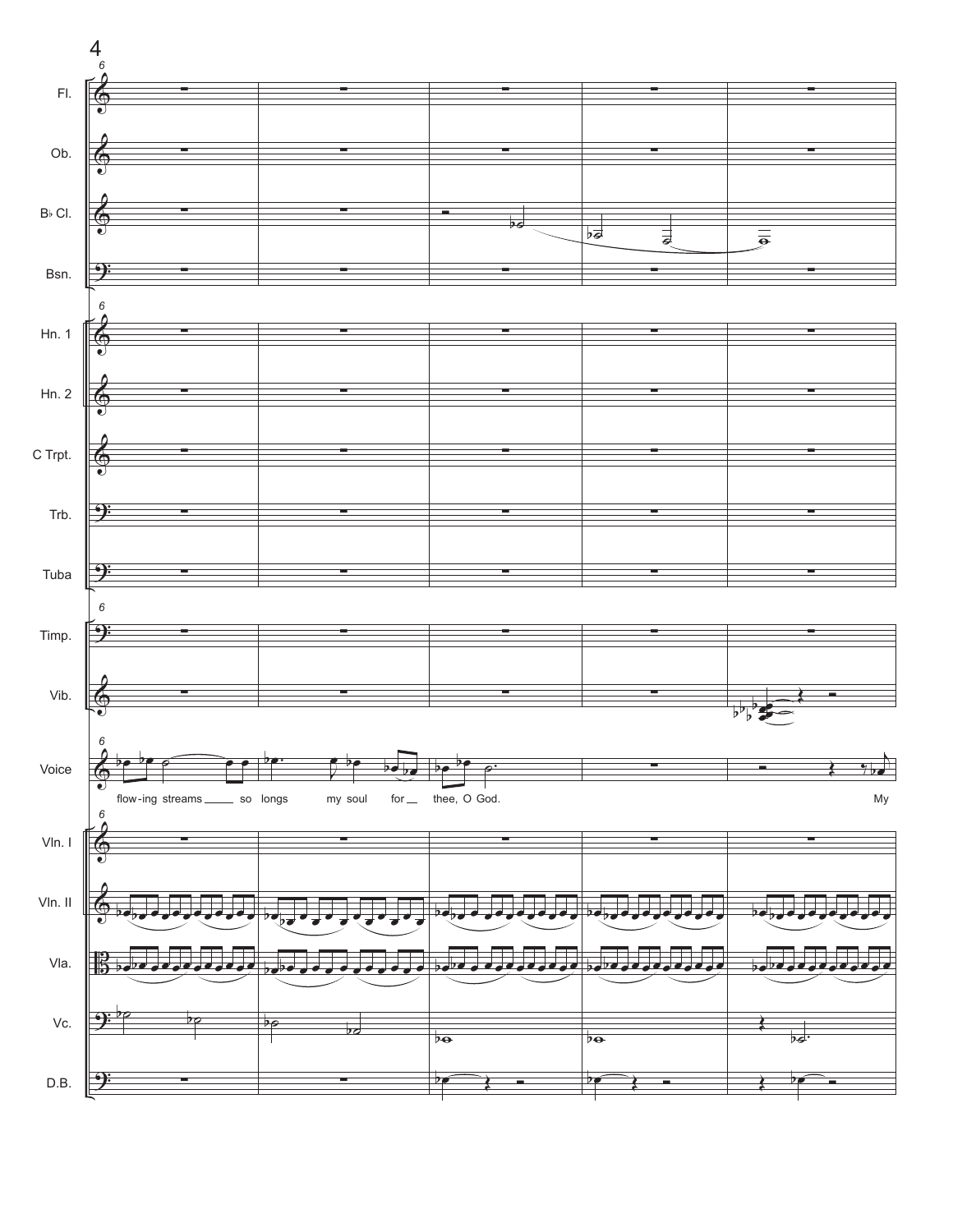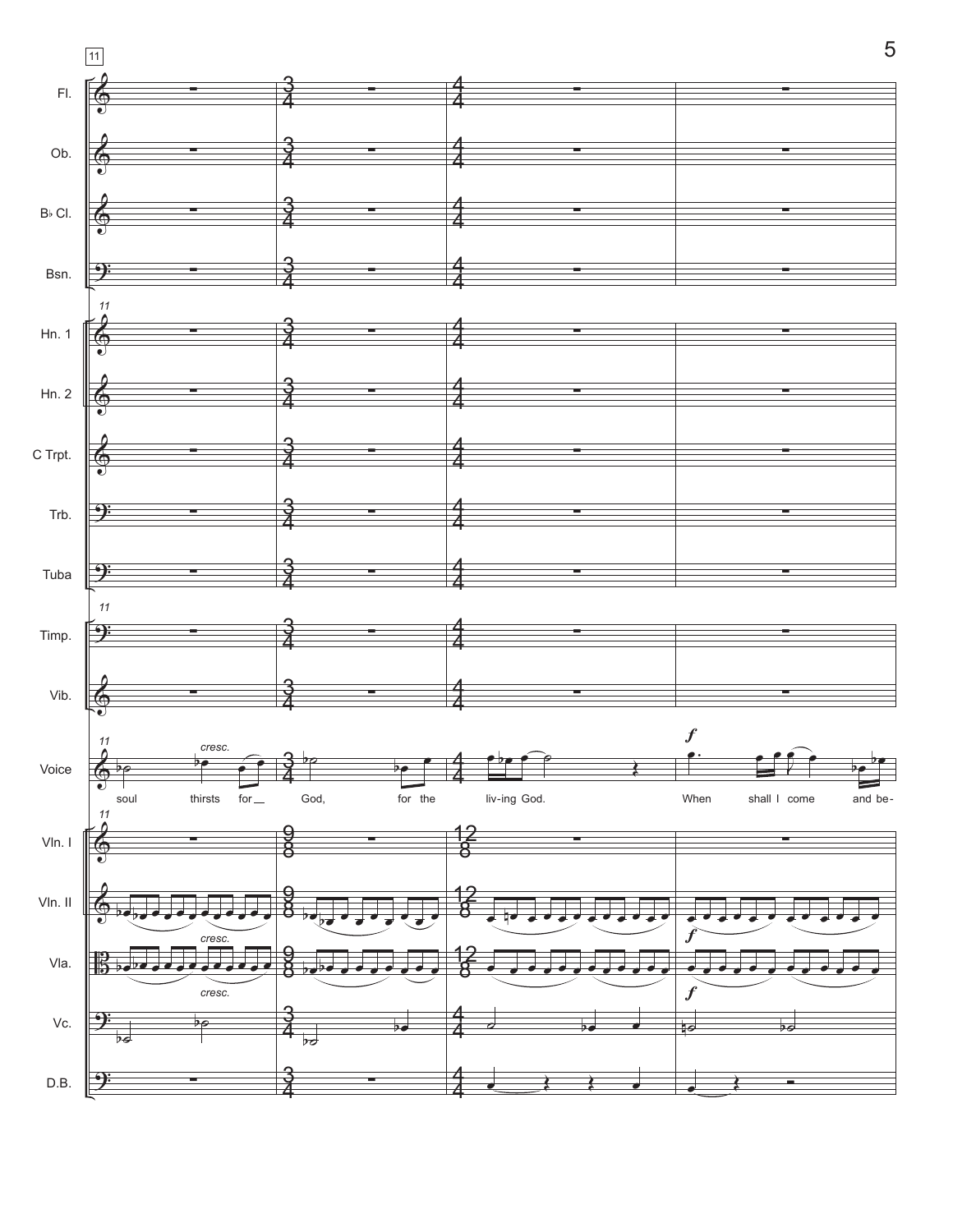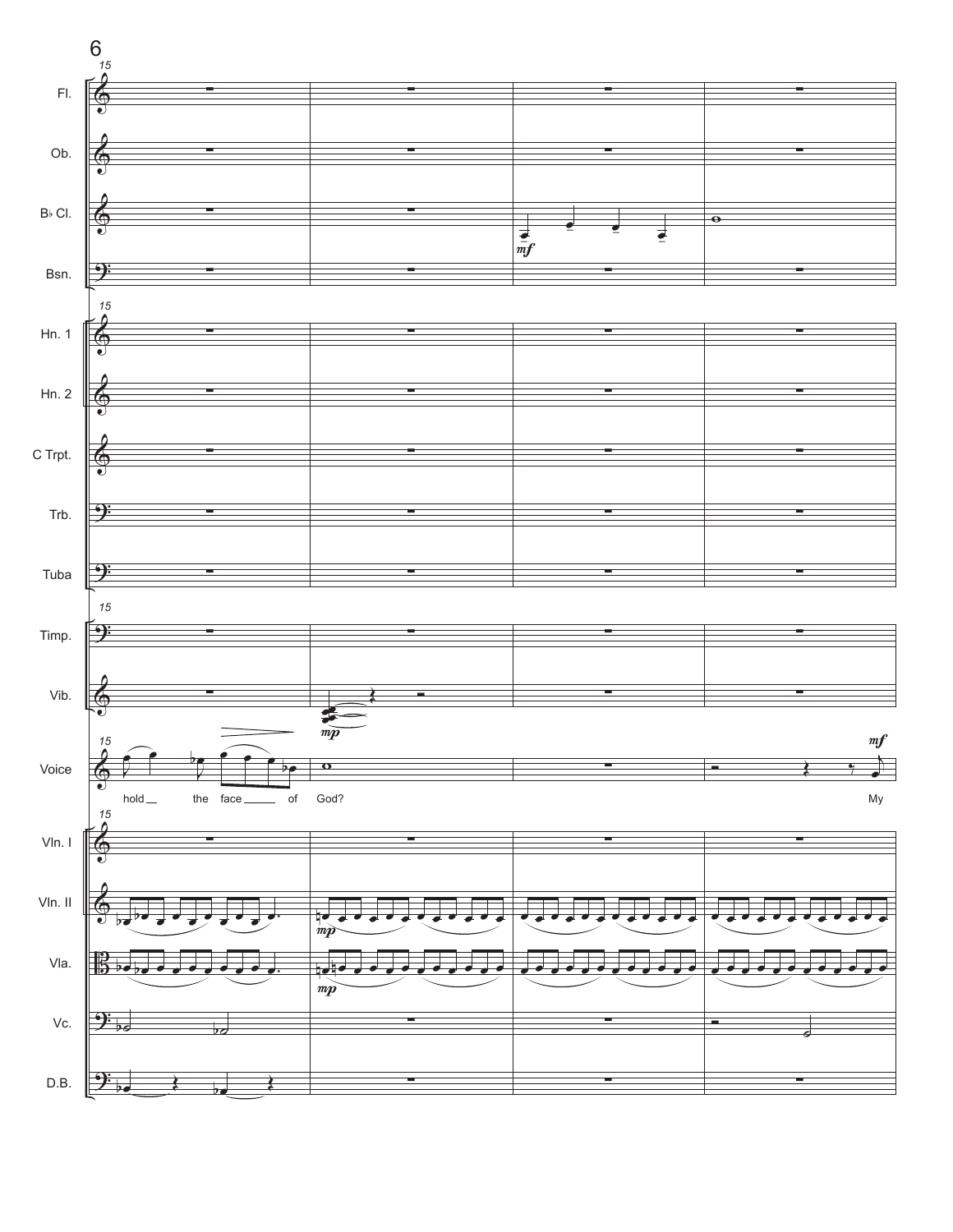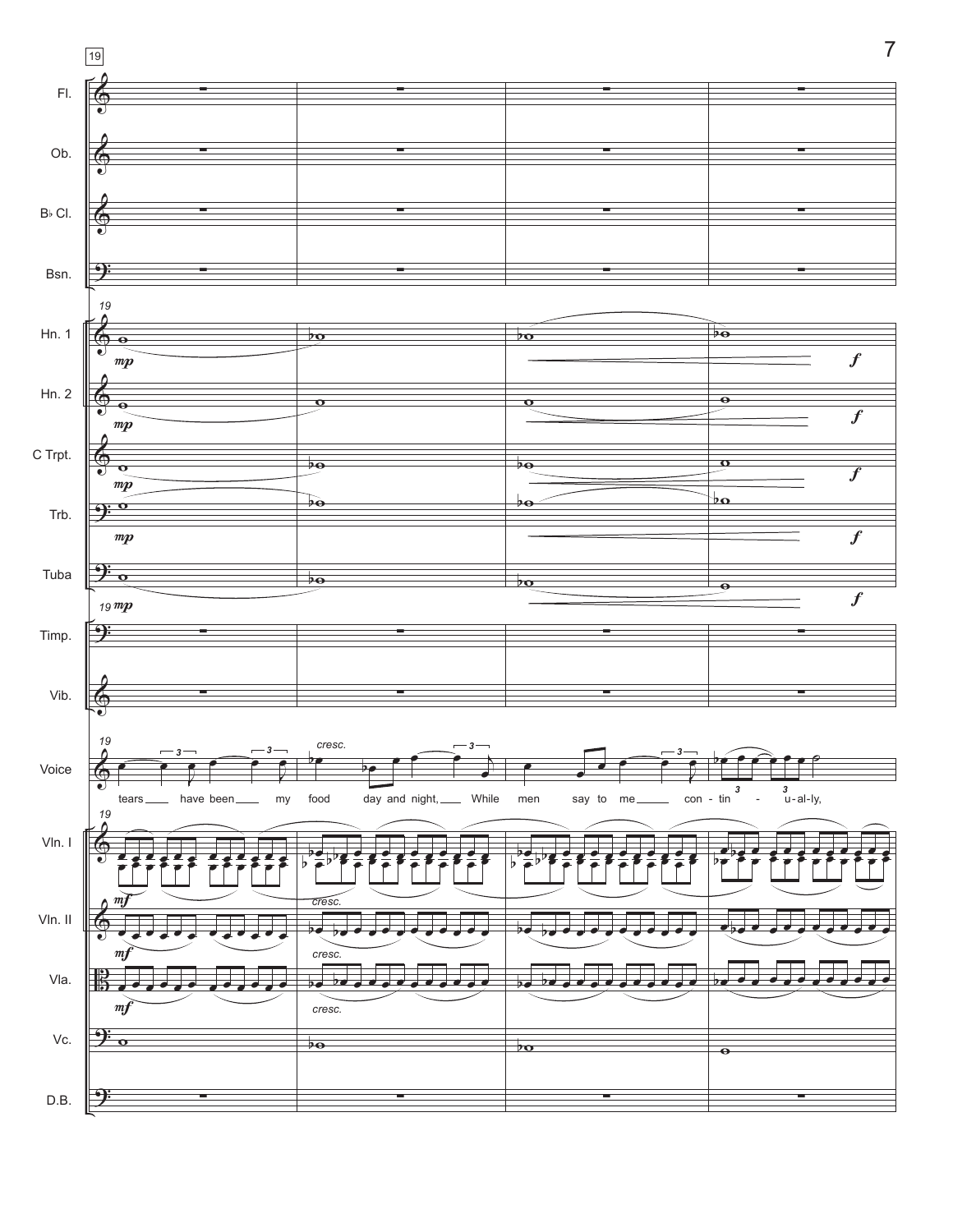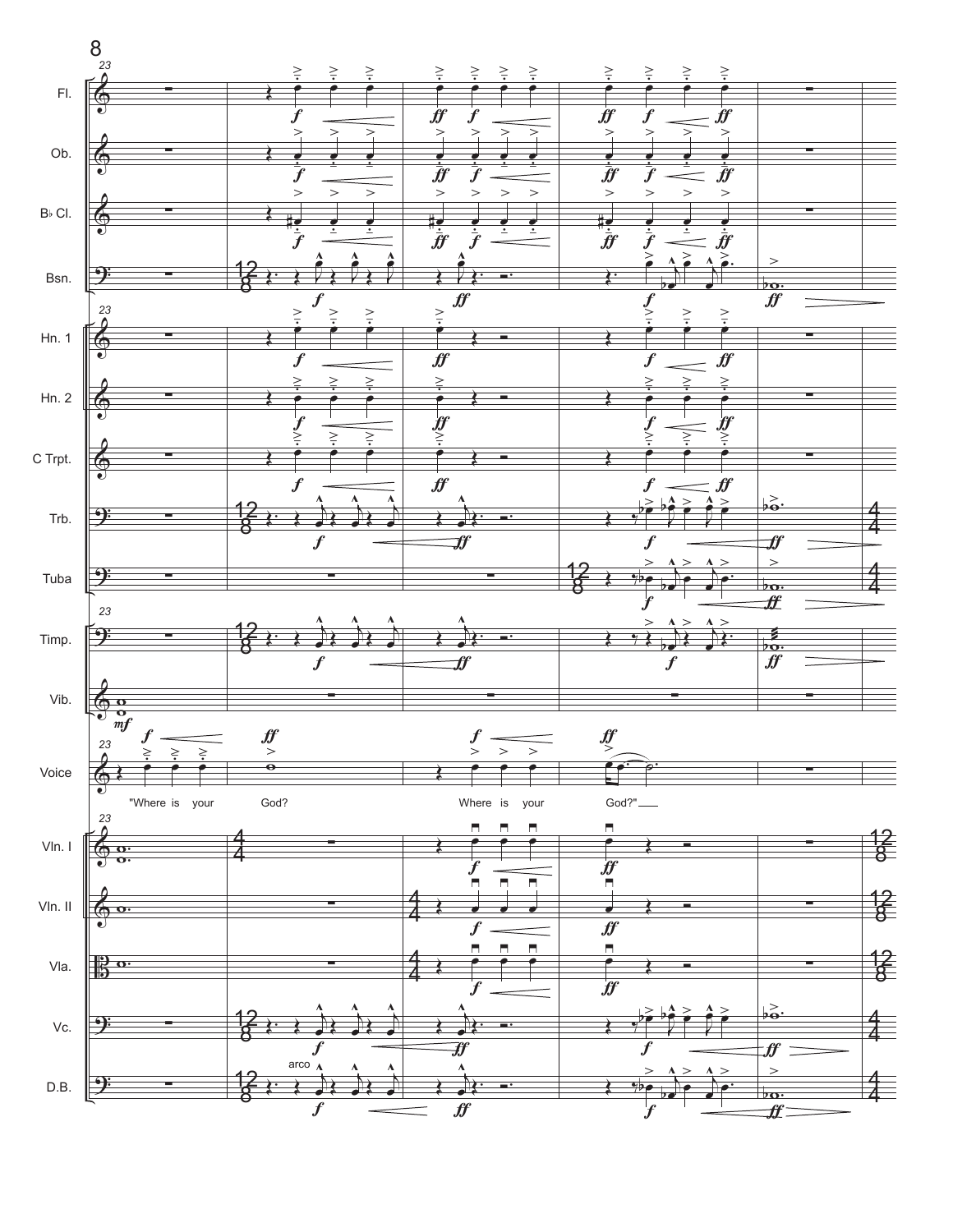

 $\mathbf{m}p$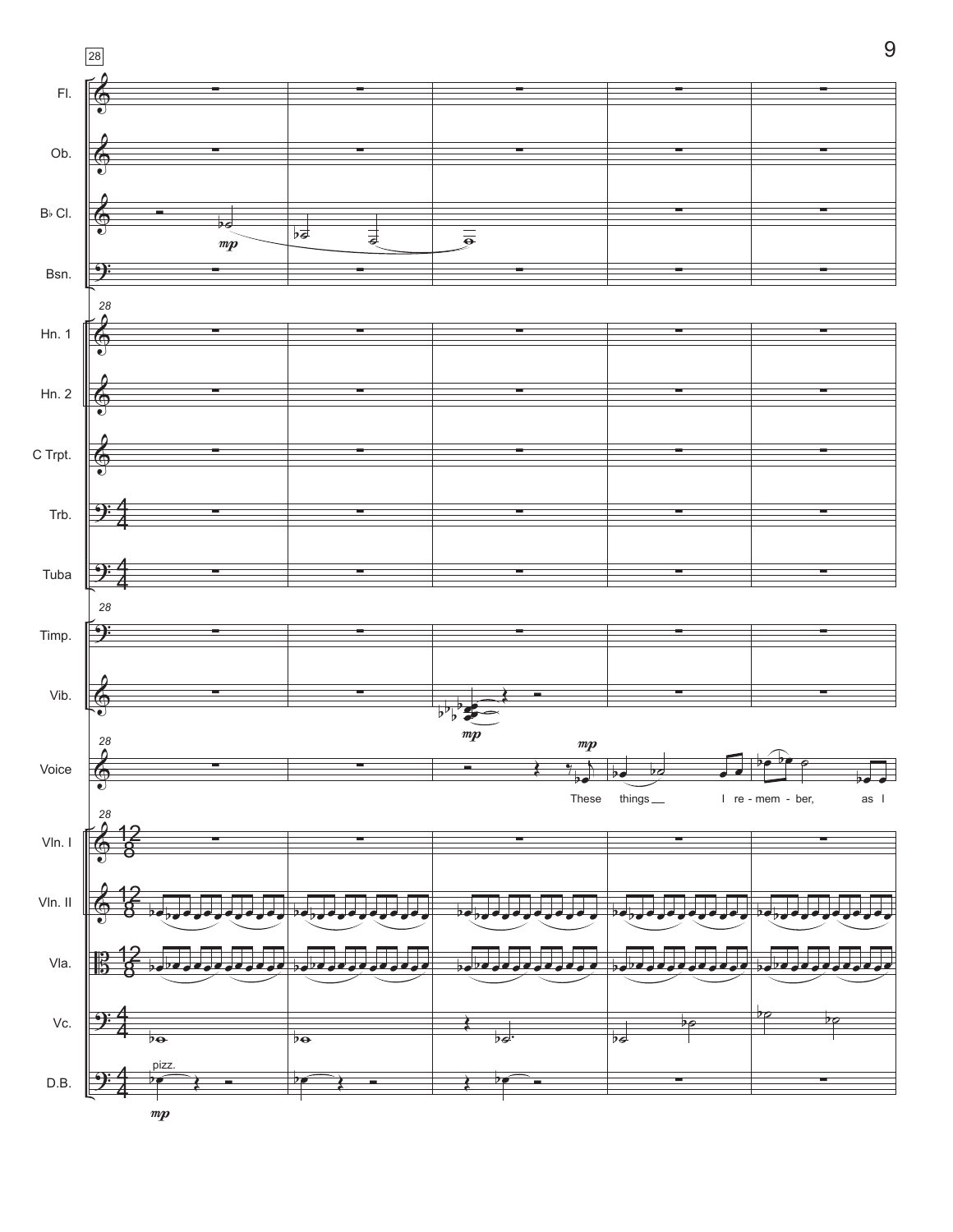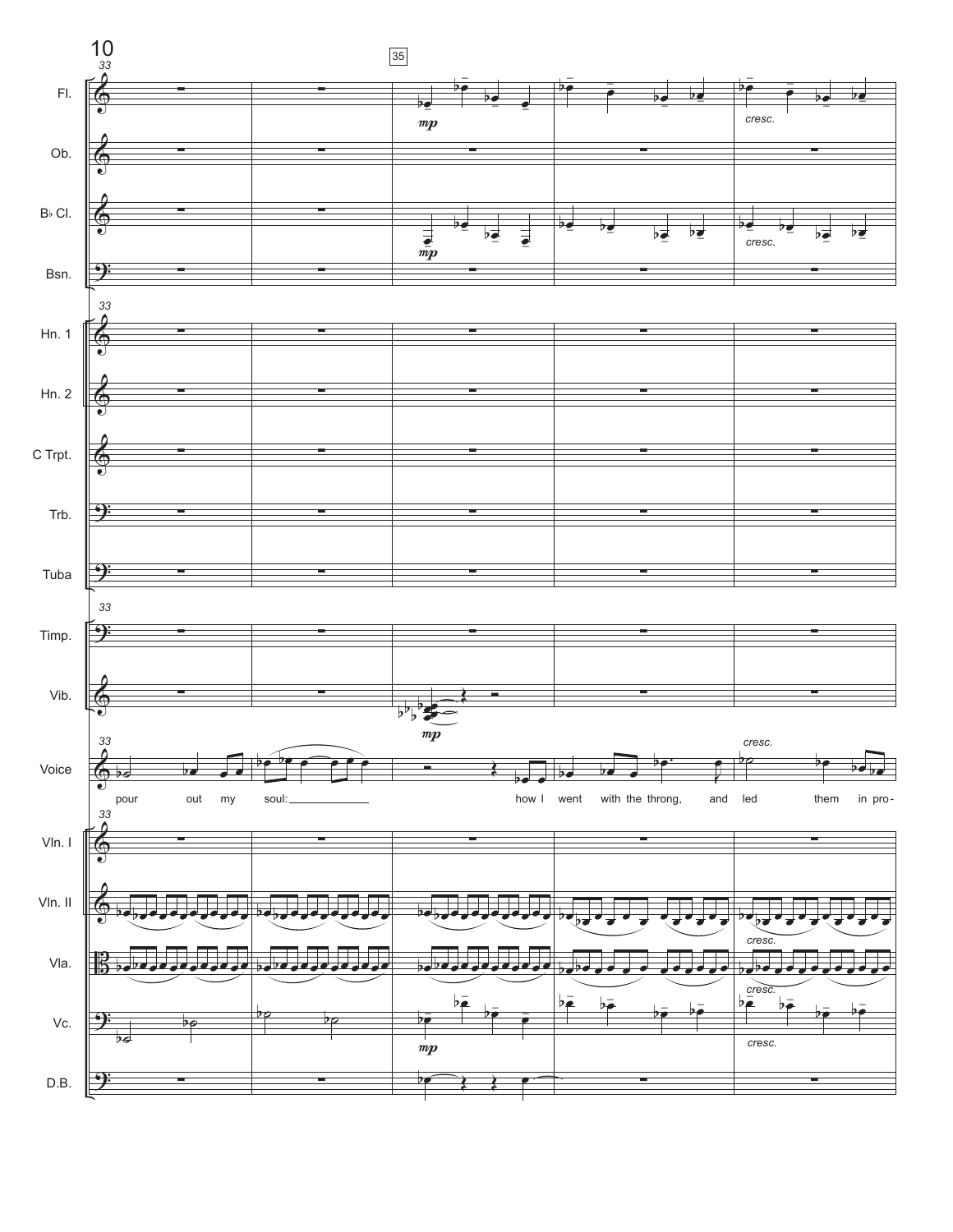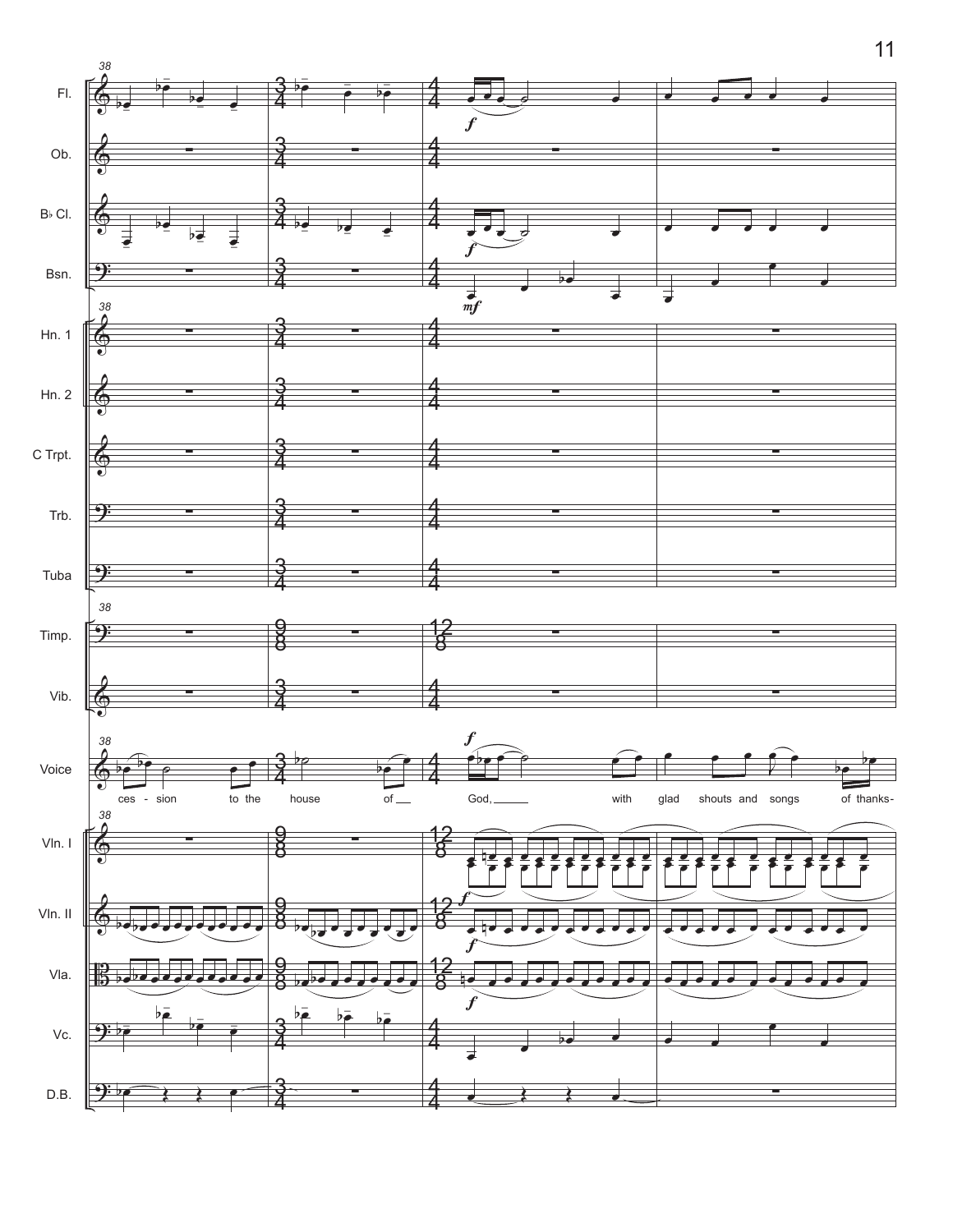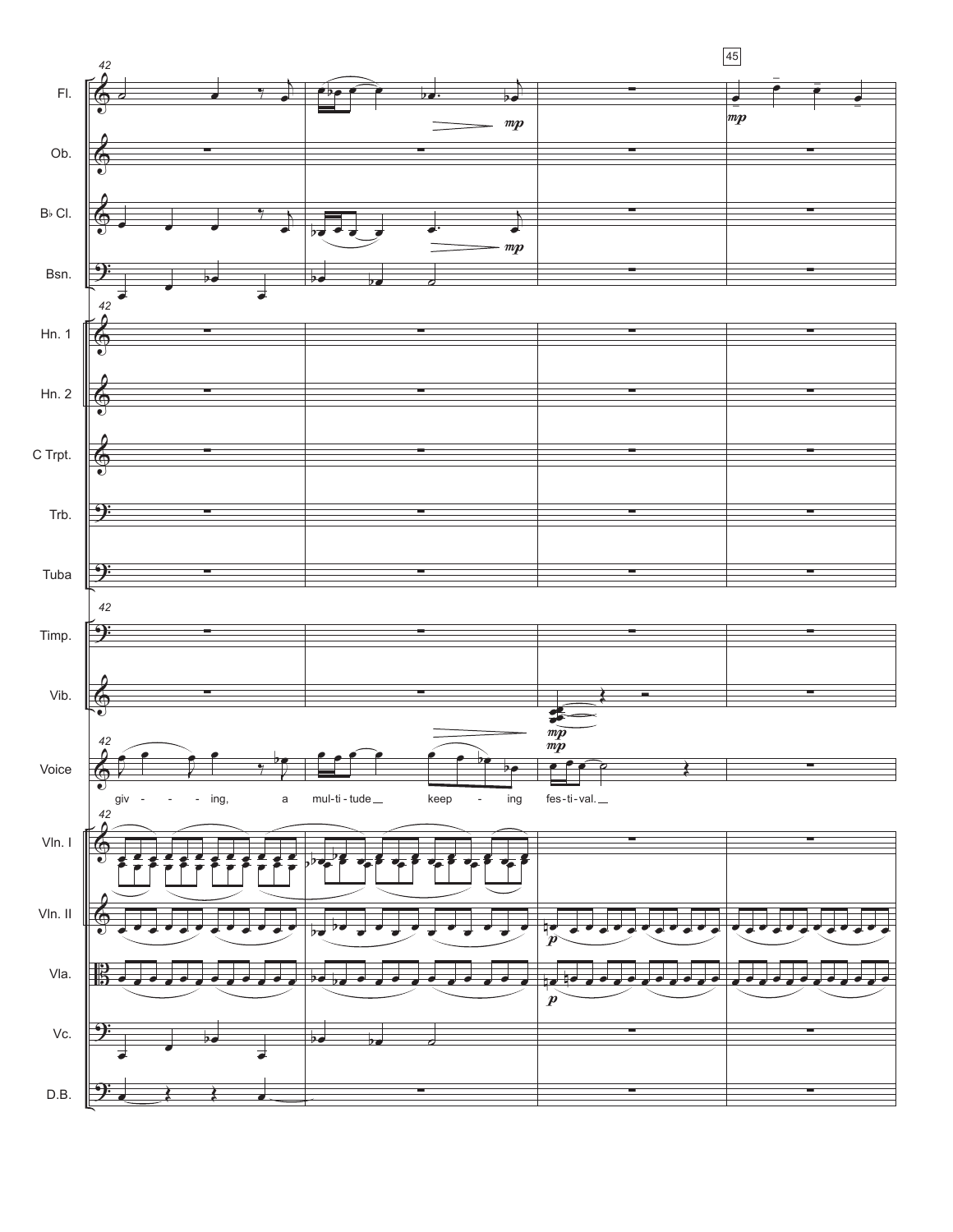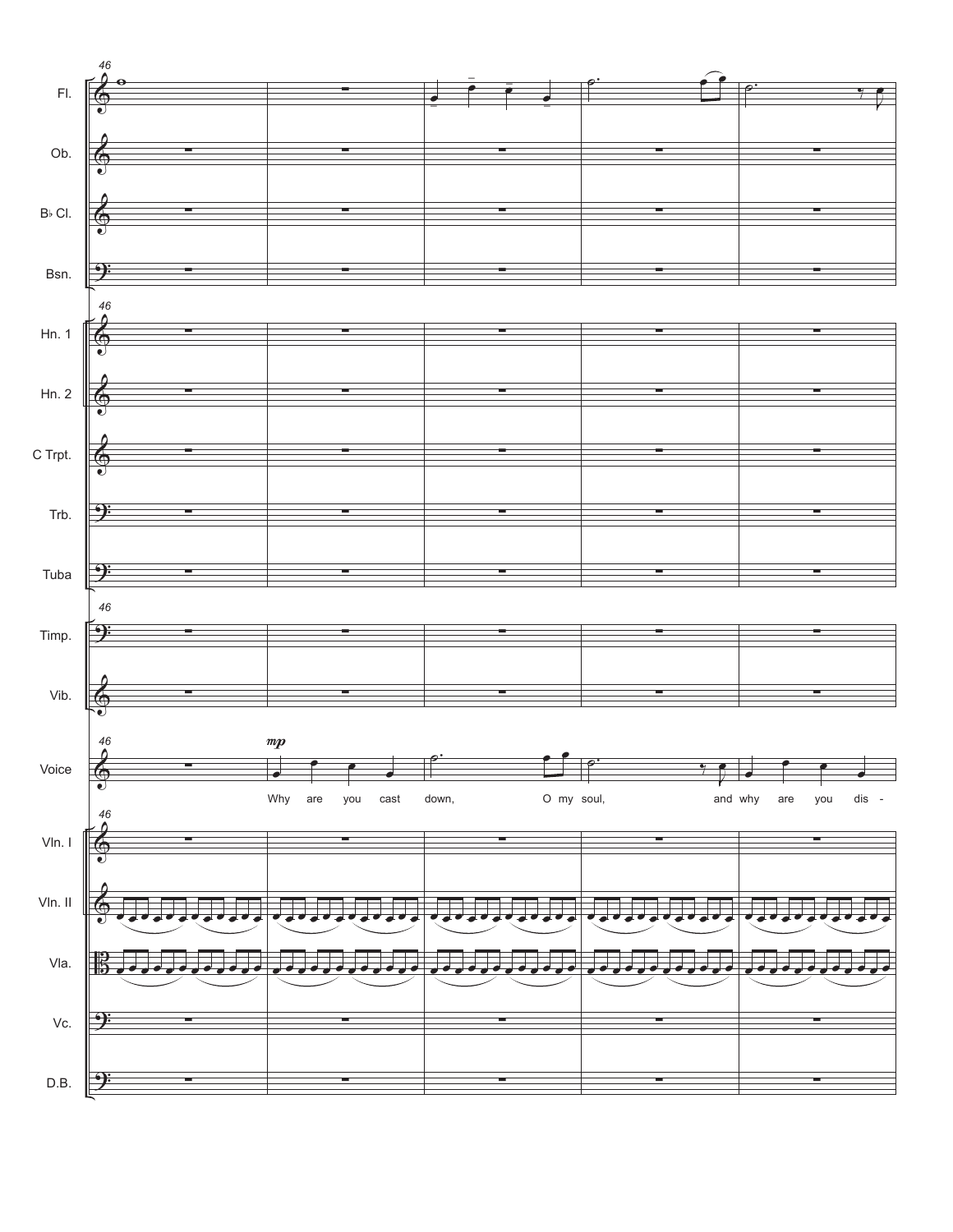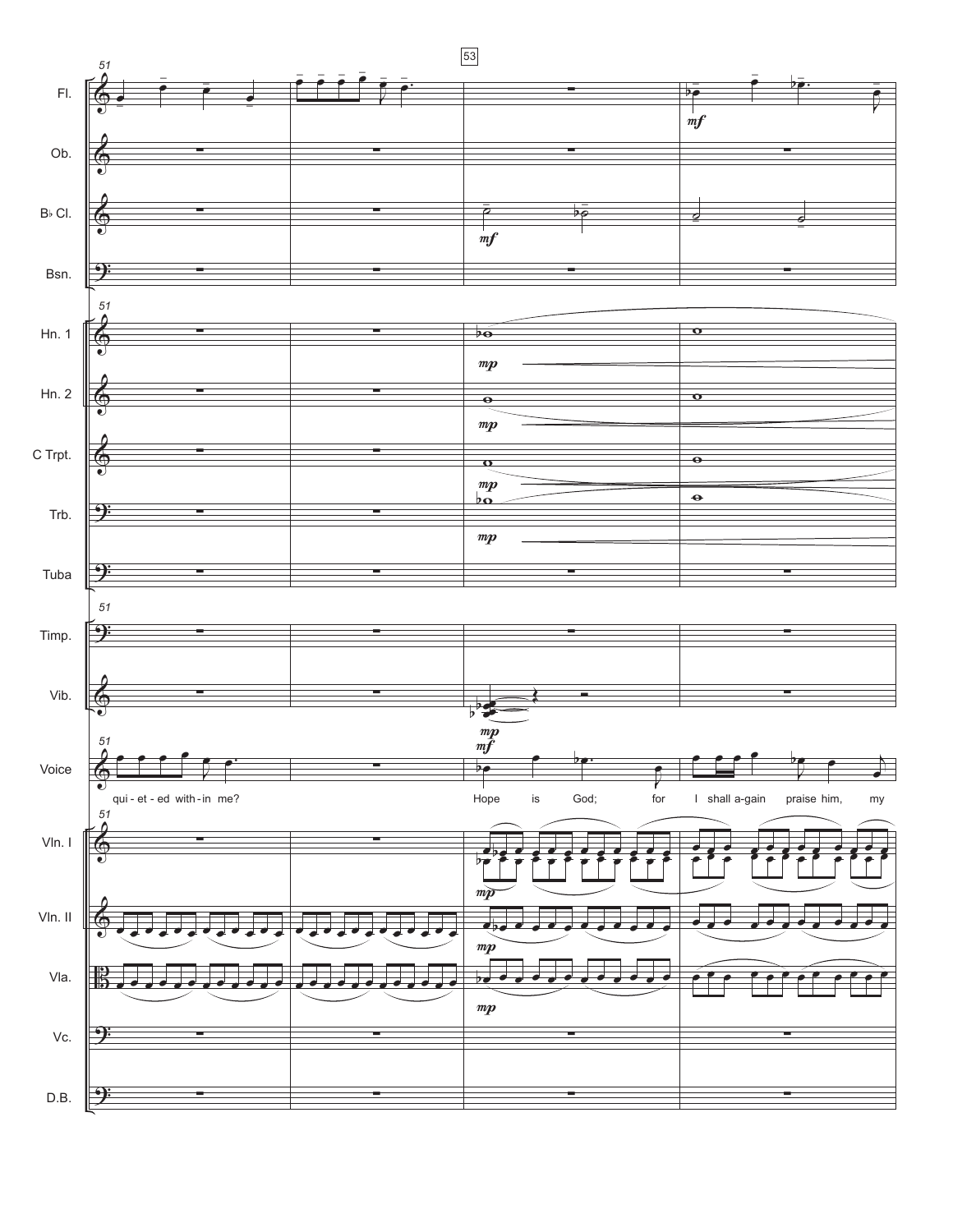

 $\mathbf{m}$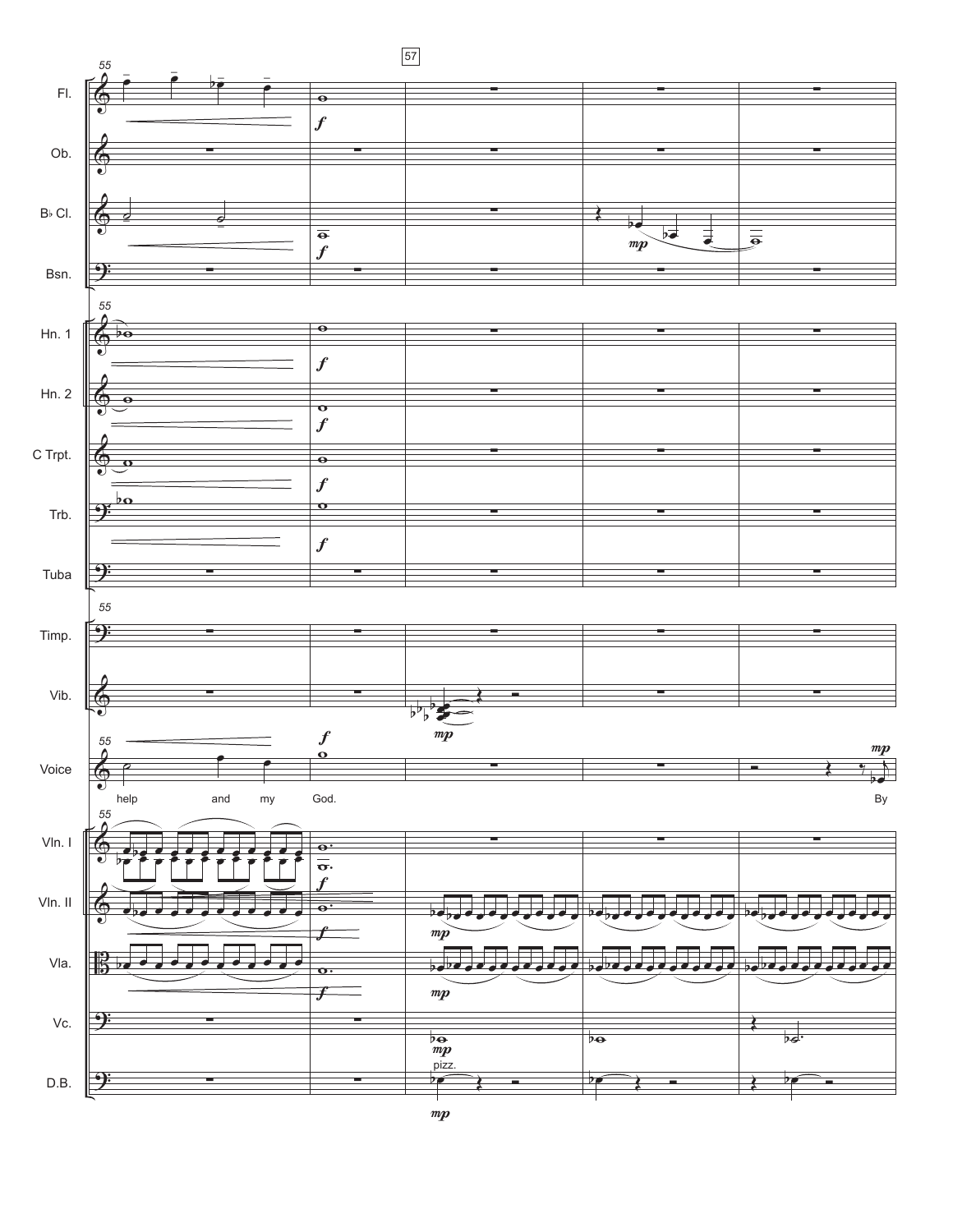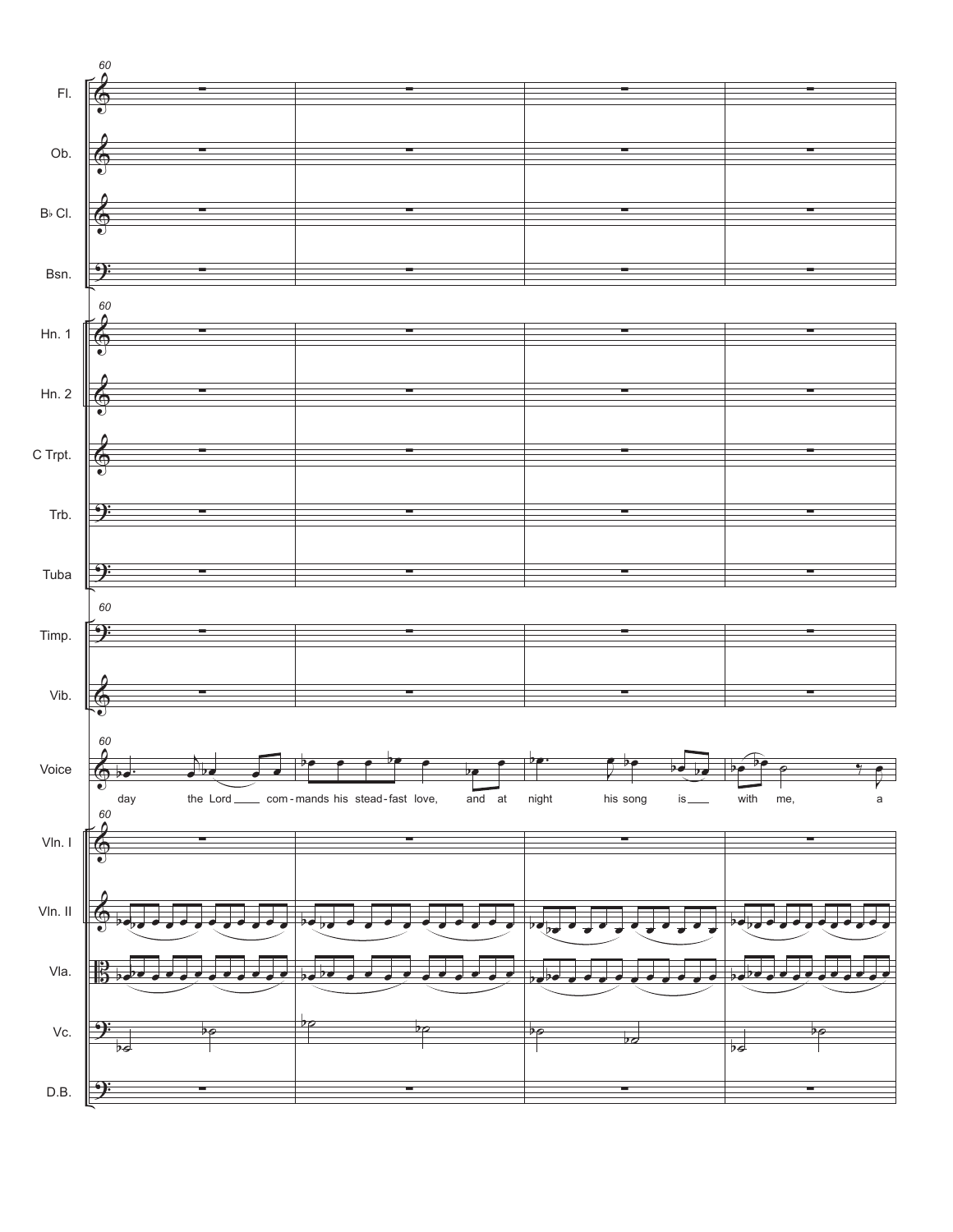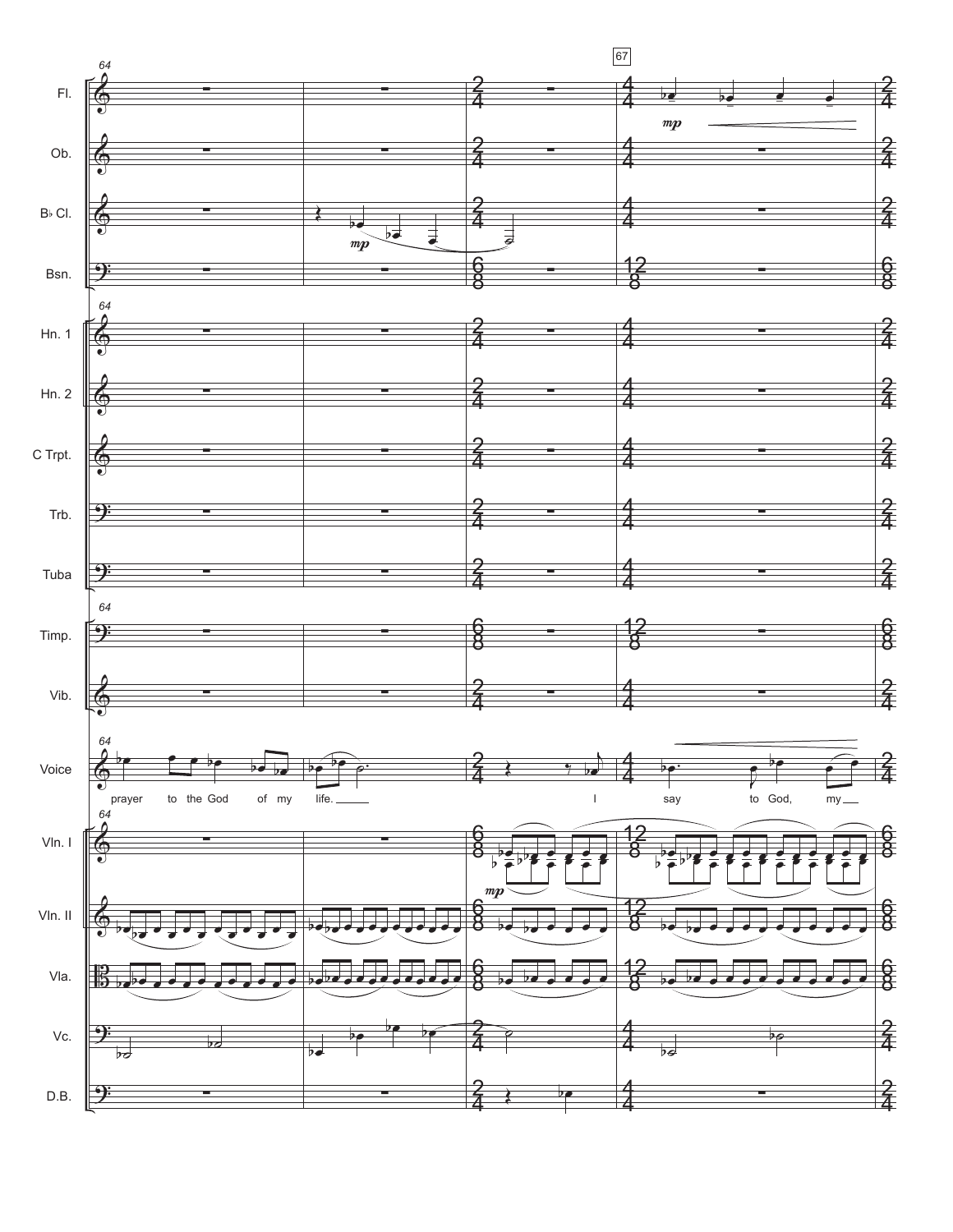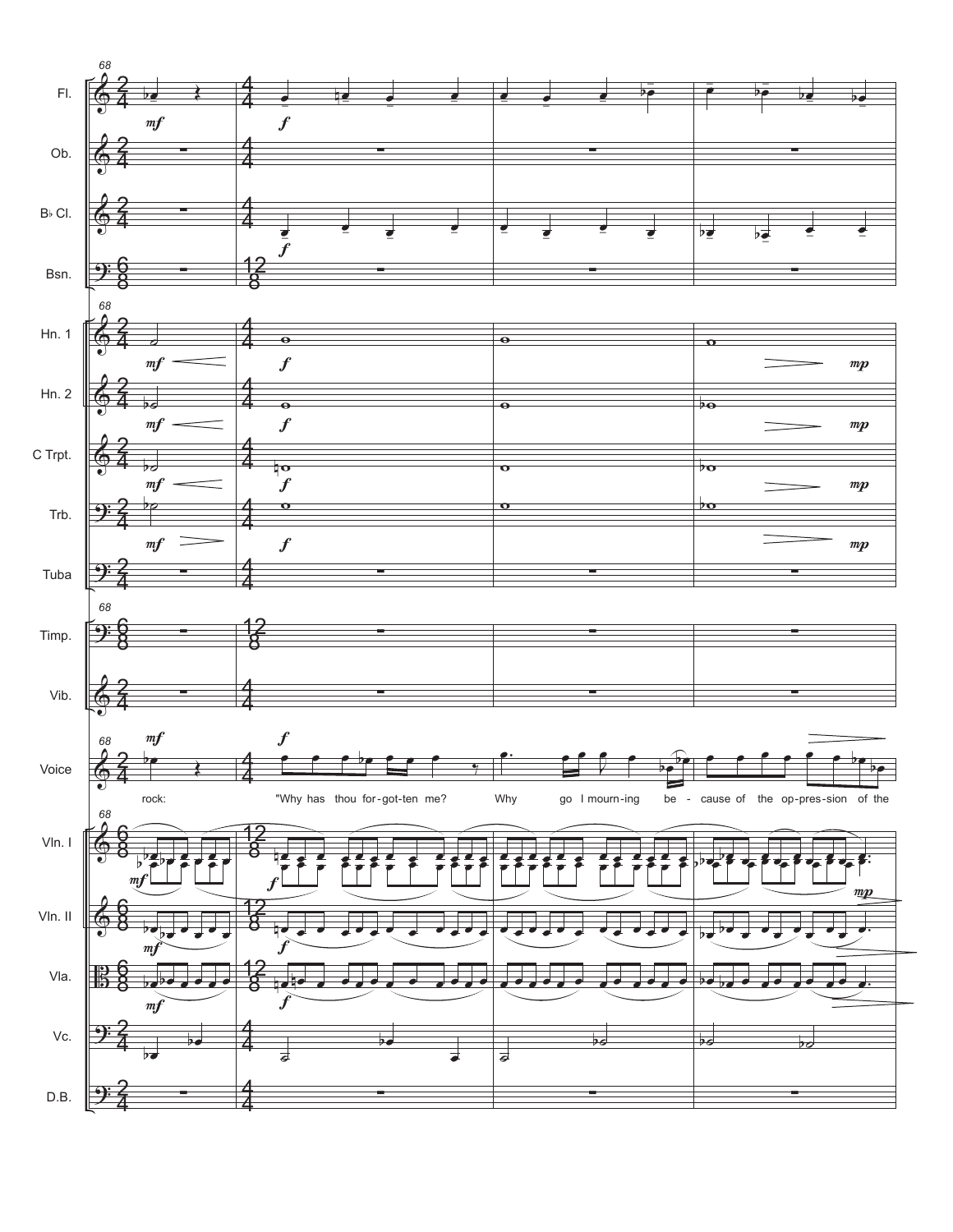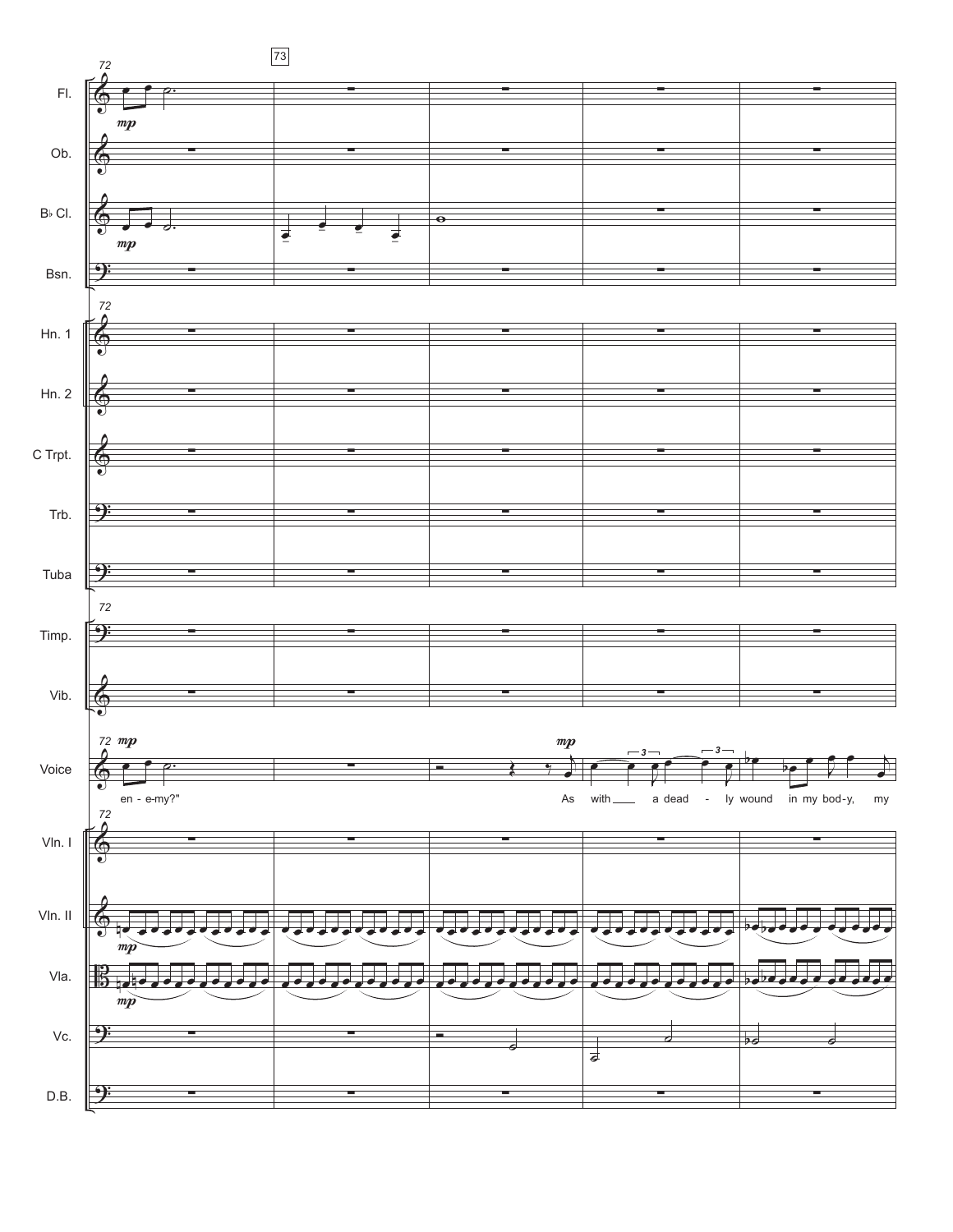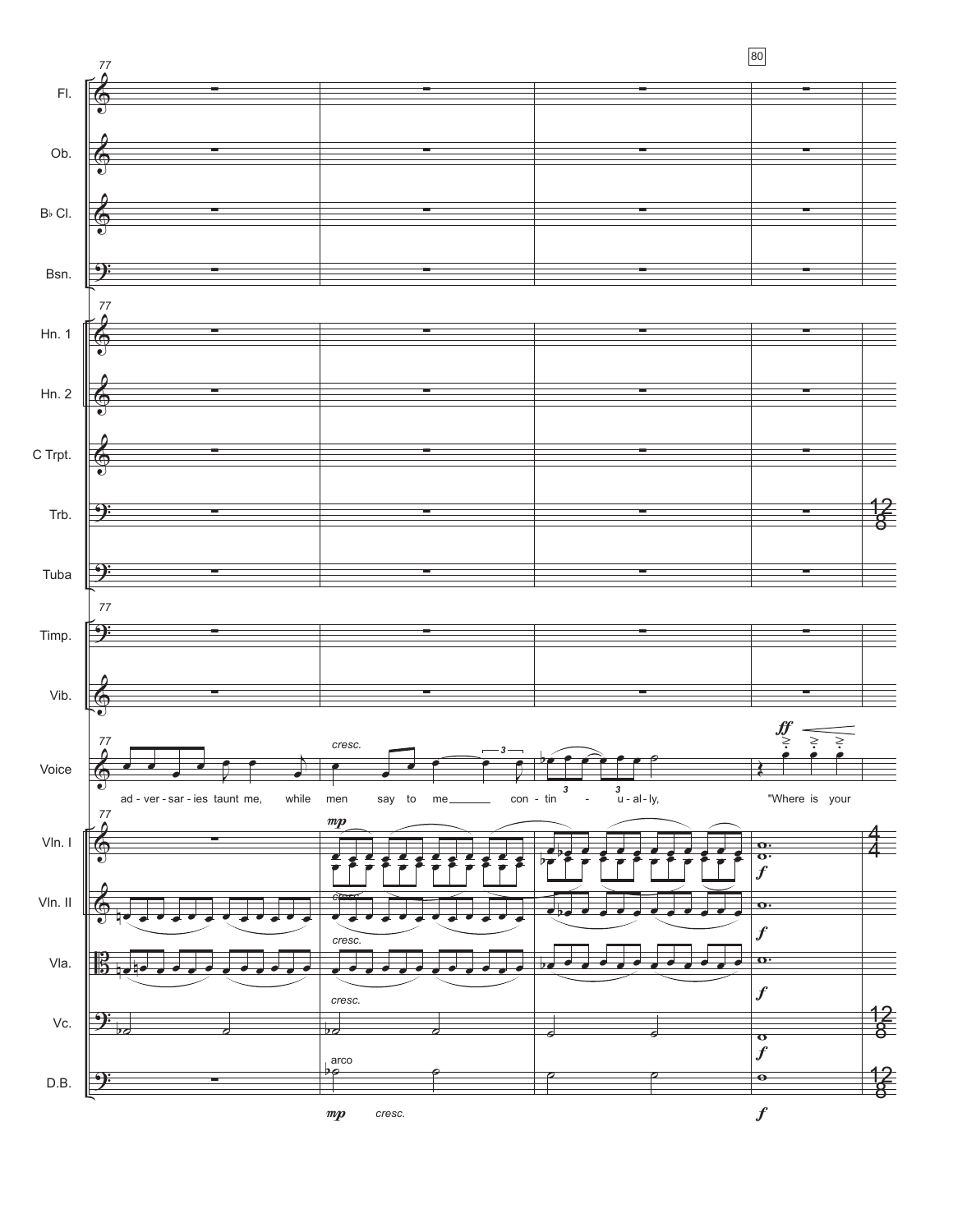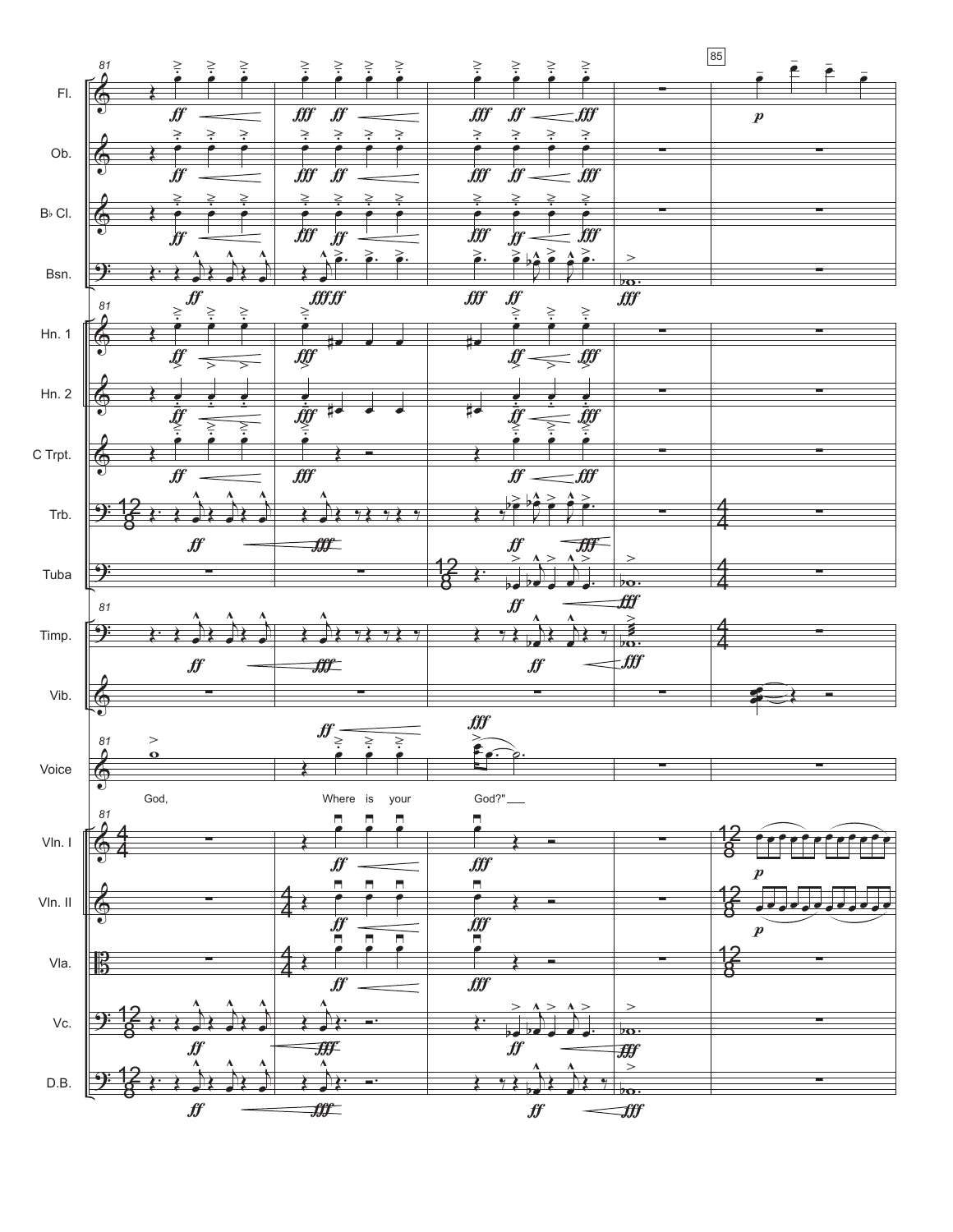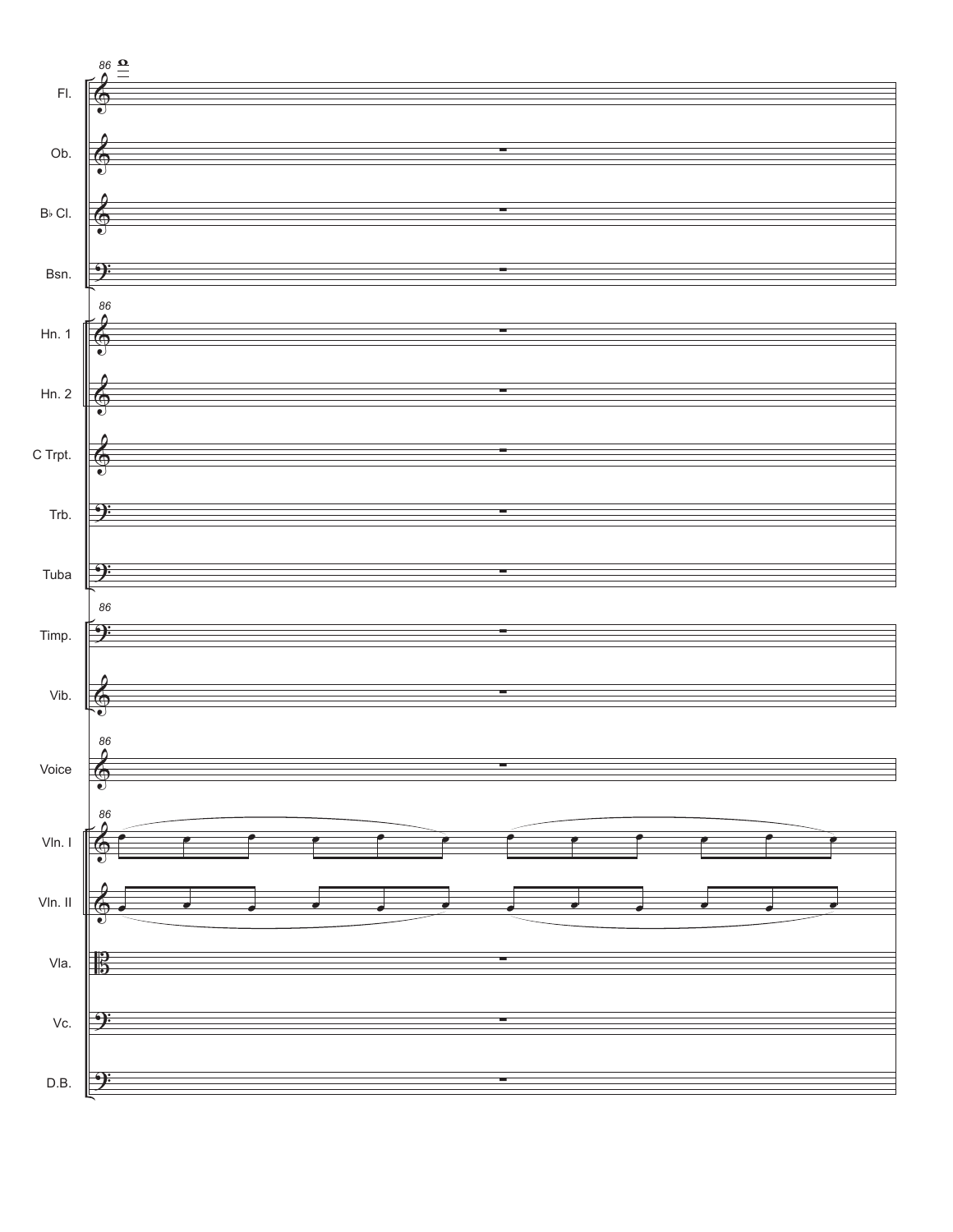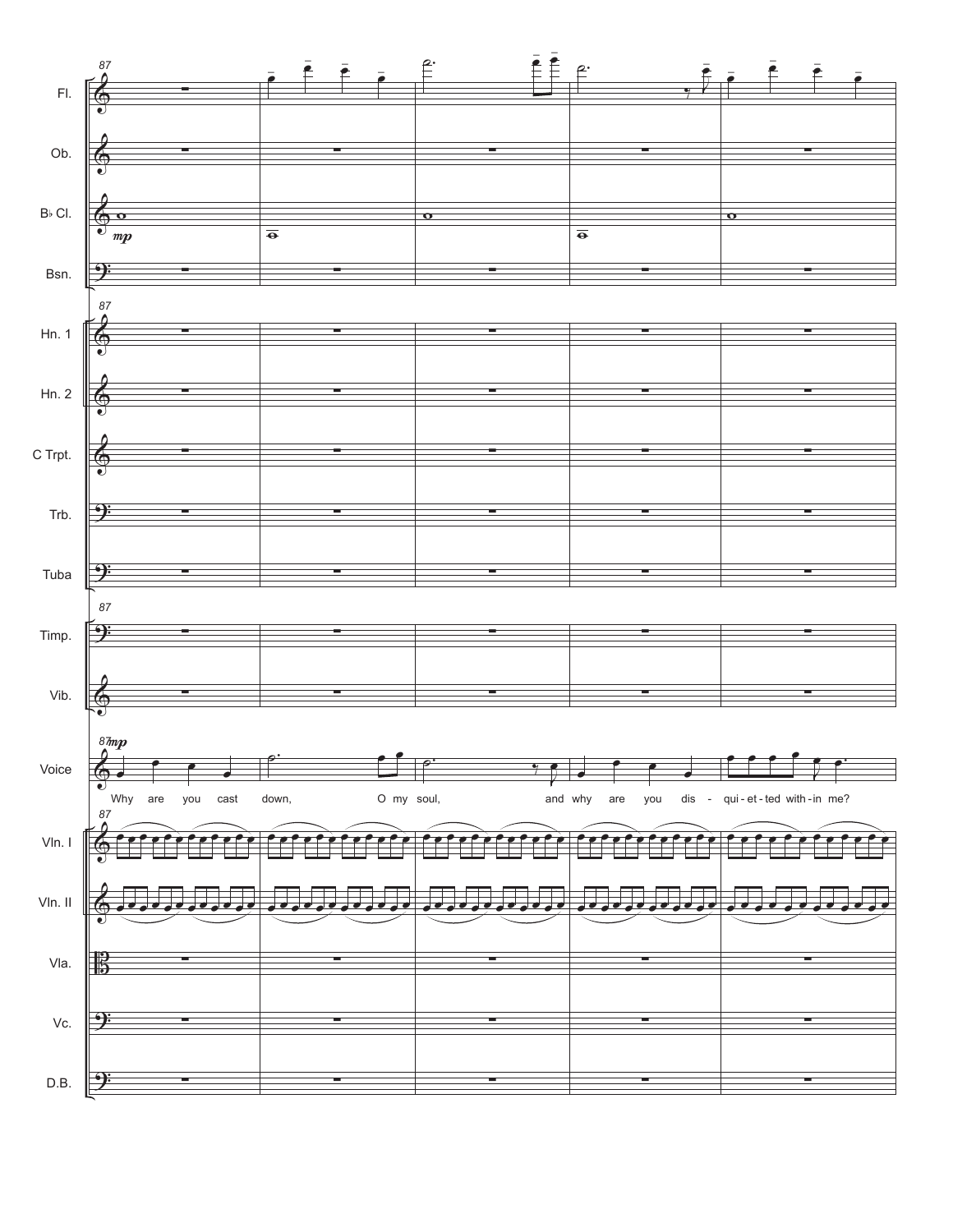